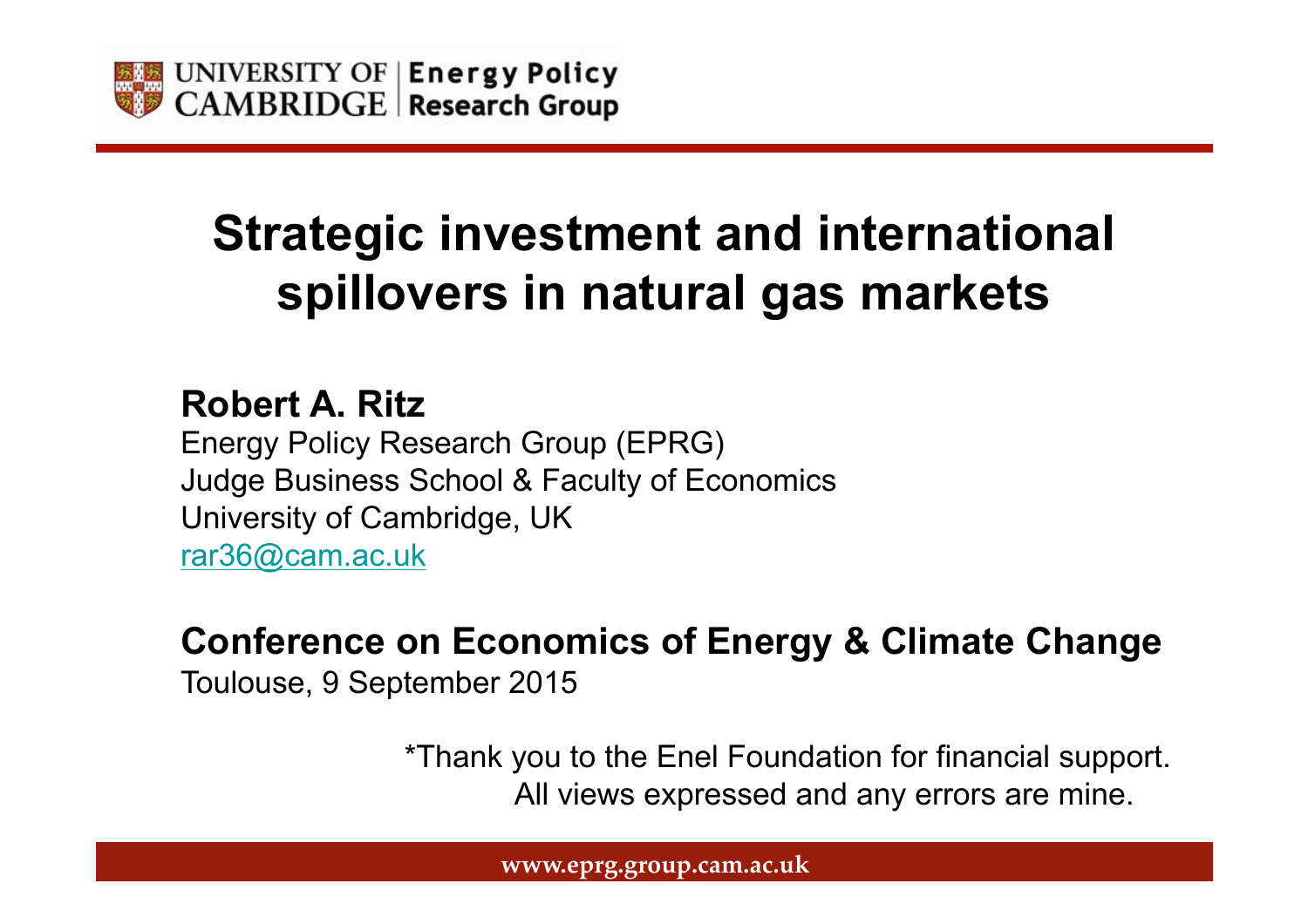## Overview of this talk

① Background on global gas markets

- ② Model of competition between pipeline gas & liquefied natural gas (LNG)
- ③ Analysis of competitive advantage & implications for "security of supply"
- ④ How did the Fukushima accident affect European gas markets?
- ⑤ Russia's gas export strategy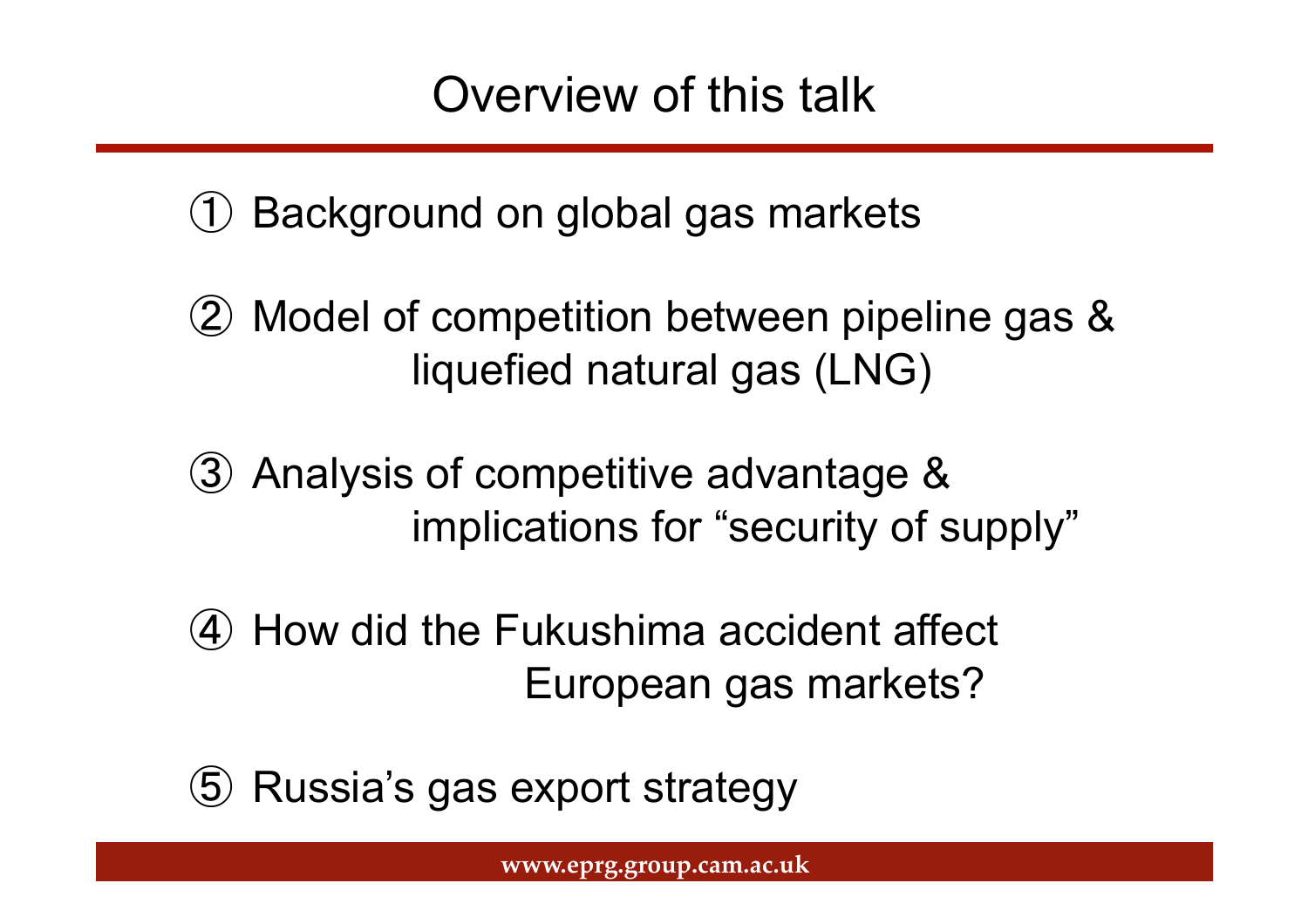## Competition in global gas markets

### **Global gas fundamentally changed over last 10 years**

#### **Traditionally, pipeline projects with long-term contracts**

• High investment costs & *asset specificity*  Gas pipeline is physically bound from A to B, no alternative use

#### **Today, significant trade in liquefied natural gas (LNG)**

• Seller has *choice* over which country to export to 2011 Fukushima accident highlighted role of flexible LNG

## ⇒ **Head-to-head competition of piped gas & LNG (especially in Europe)**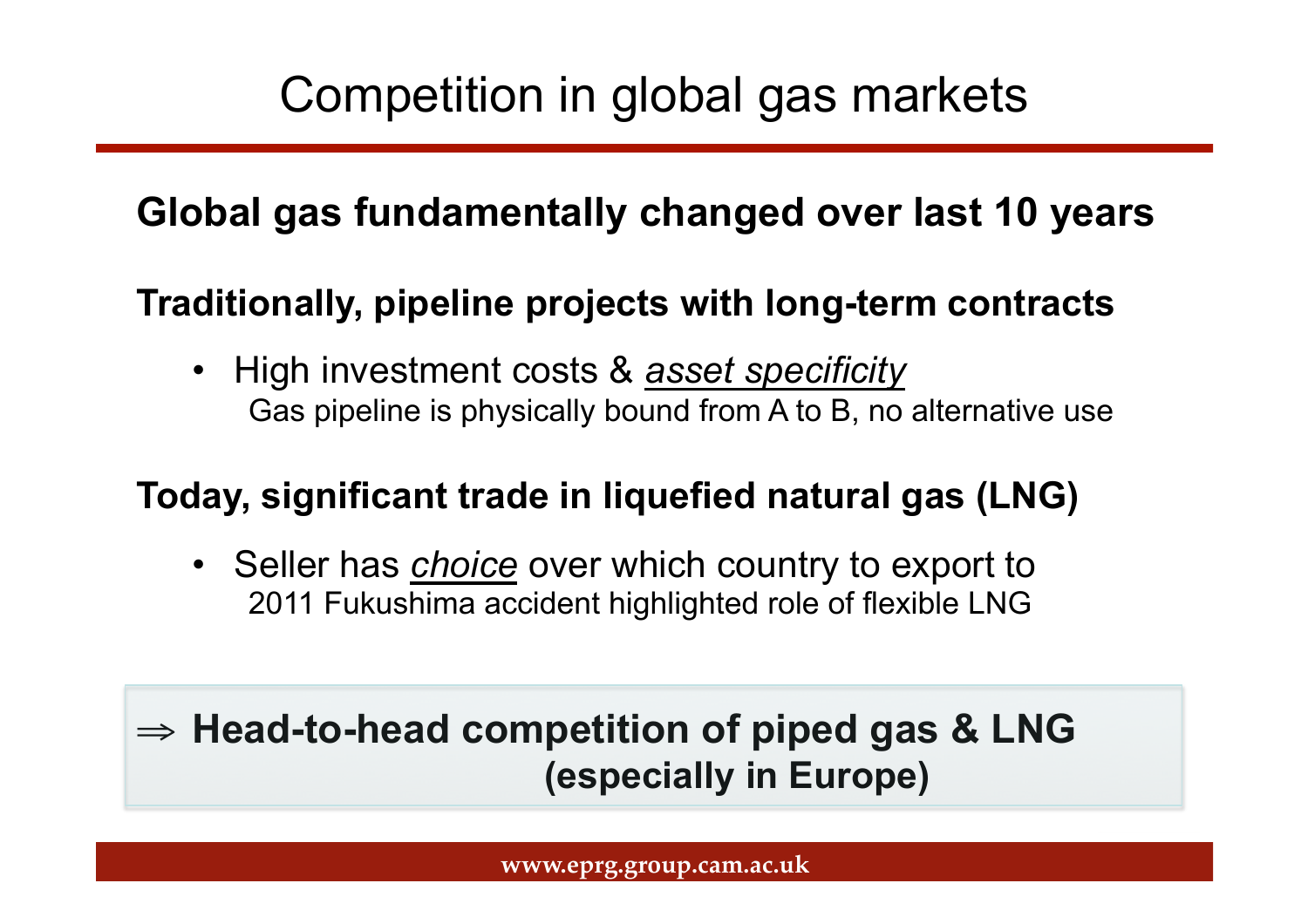## Natural gas prices & LNG market power



Source: IMF World Economic Outlook (October 2014)

**10 years ago**: Single global price due to LNG trade?

**2010s**: LNG exporters failing to arbitrage prices?

⇒ **Global prices explained by market power + limits to arbitrage in LNG shipping** 

#### Other price drivers:

- Differences in transport costs  $(V)$
- LNG import capacity constraints  $$

**www.eprg.group.cam.ac.uk**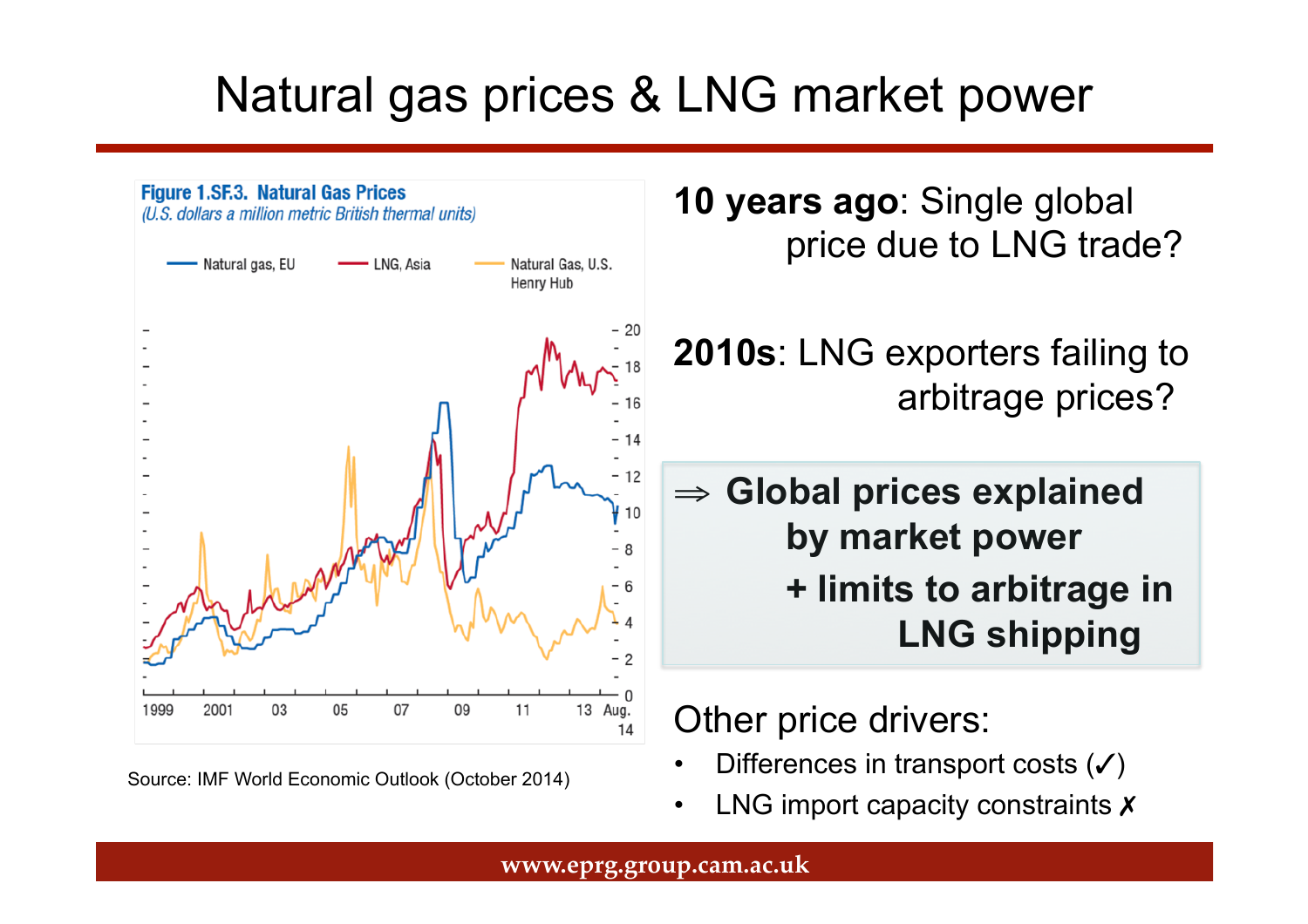# A stylized model of global gas markets

#### **Multimarket competition**

- Firm 1 sells into markets *A* & *B*
	- = Qatar LNG to Asia & Europe
- Firm 2 can sell only into market *B*

= Gazprom/Russia to Europe

### **Demand conditions**

- Market *A* has log-concave demand
- Market *B* has linear demand
	- ⇒ Competition in strategic substitutes

### **Timing of the game**

- **Firms invest in capacities**
- ② Firms make export decisions

#### **Other assumptions**

- Both producers are capacity-constrained  $\checkmark$
- No 3<sup>rd</sup> party price arbitrage between markets (✓)

**www.eprg.group.cam.ac.uk**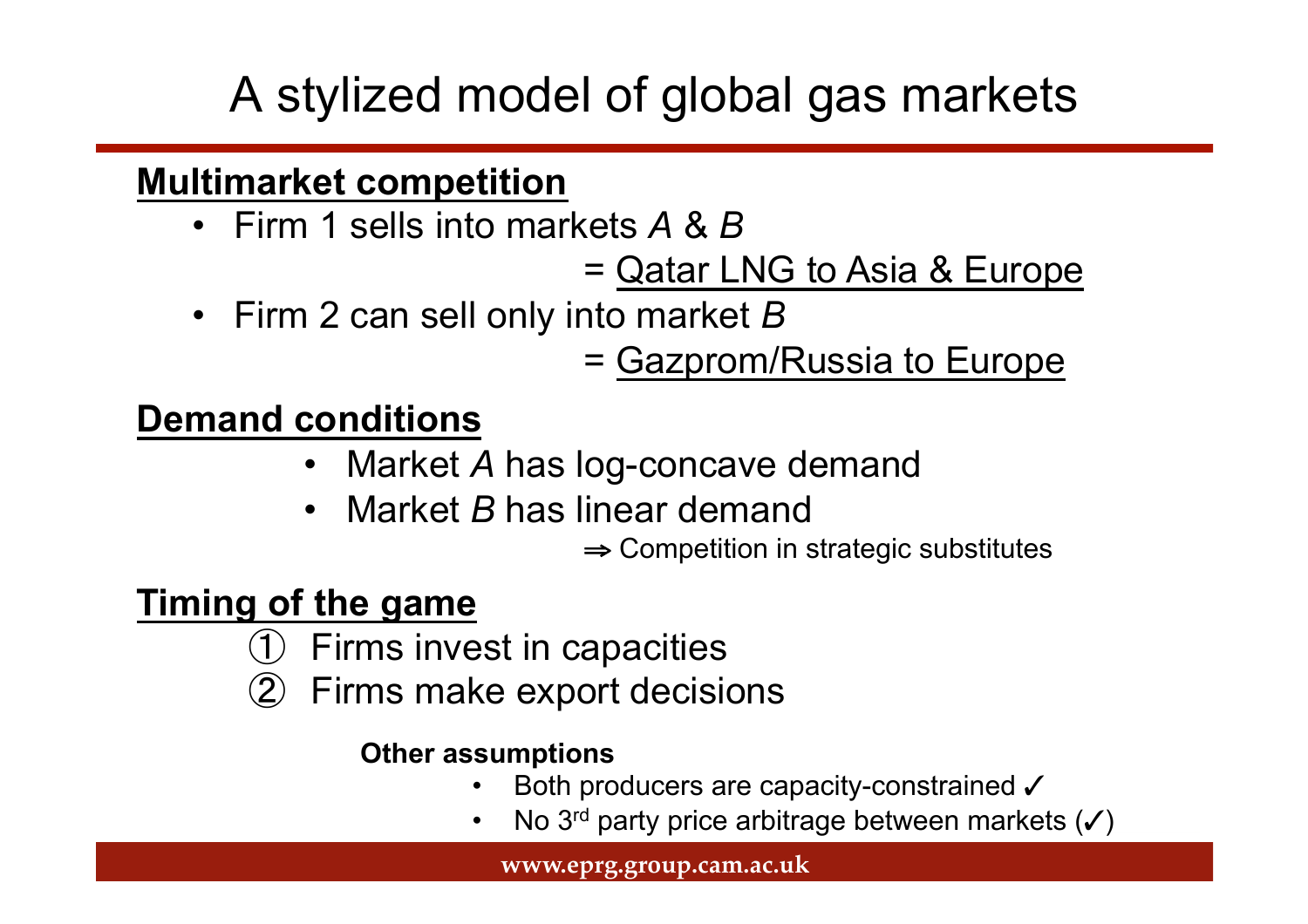# Strategic advantage of piped gas over LNG

*Proposition*. **Firm 2 (pipeline) has a strategic advantage over multimarket firm 1 (LNG) in common market** *B*

*Key*: Firm 1's global LNG capacity links A & B via supply-side

- Firm 2 "overinvests" in capacity in Stage 1 to gain market share (and profits) in common market *B Why*? In Stage 2:
	- Firm 1 has an alternative use for its capacity & equalizes "marginal revenues" across markets
		- But firm 2 does *not* (pipeline asset specificity)

⇒ **Pipeline gas as "quasi-Stackelberg leader" over LNG**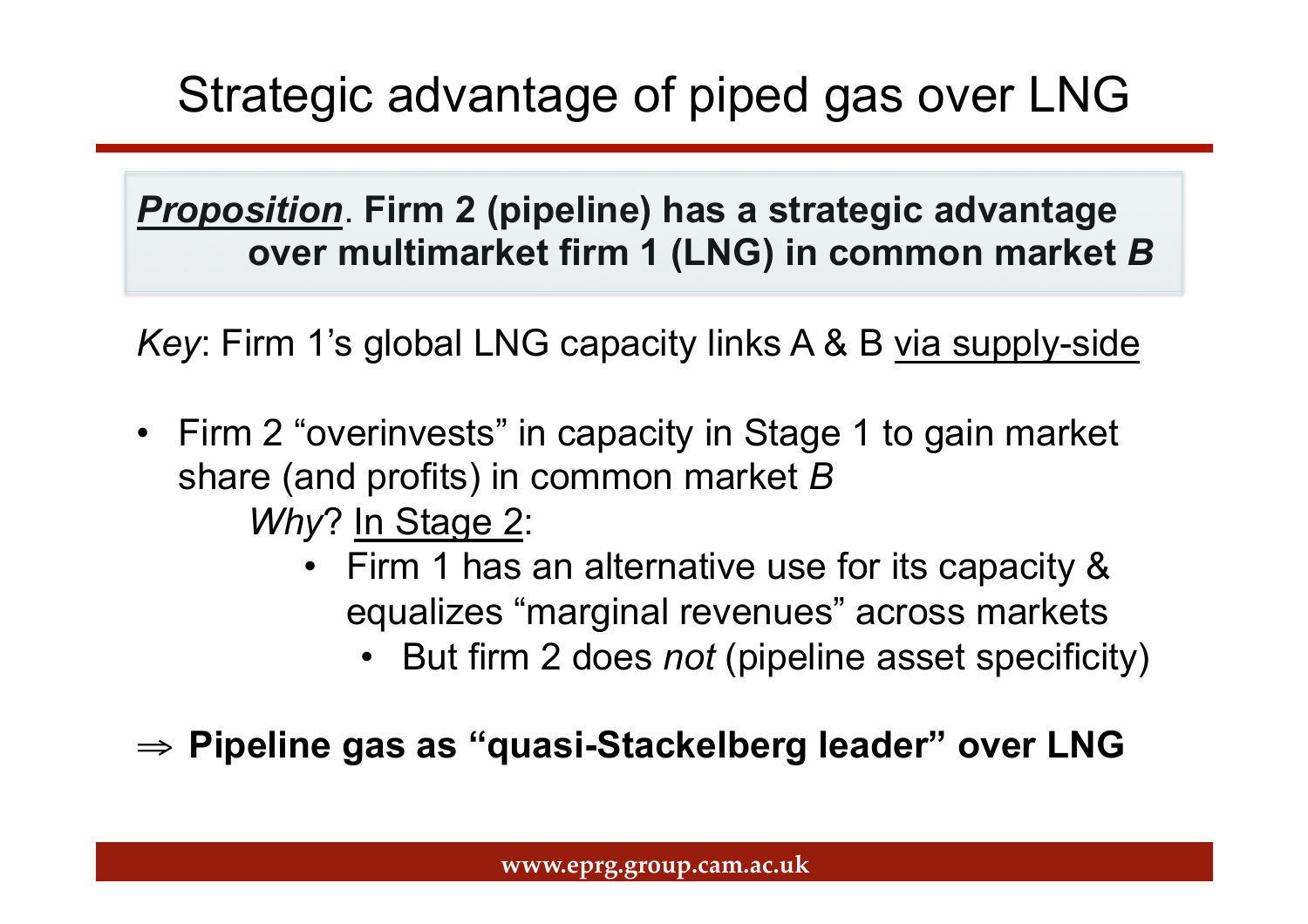Implications for "security of supply"

**General definition** (Daniel Yergin)

"*Availability of sufficient supplies at affordable prices*"

≈ (expected) consumer surplus

**Simplest example of Stackelberg effect:** 

Cournot: Q={1/3,1/3}, P=1/3, CS=44%, H=1/2

Stackelberg: Q={1/2,1/4}, P=1/4, CS=56%, H=5/9

- ① Gazprom's traditional focus on Europe may be *good* for gas buyers & security of supply
- ② Herfindahl index as measure of supply security (e.g., European Commission) can give "wrong" result\*

#### ⇒ **Stackelberg** *raises* **Herfindahl** *and* **consumer welfare**

\*The model ignores many relevant issues; it offers a test of "conventional wisdom" on supply security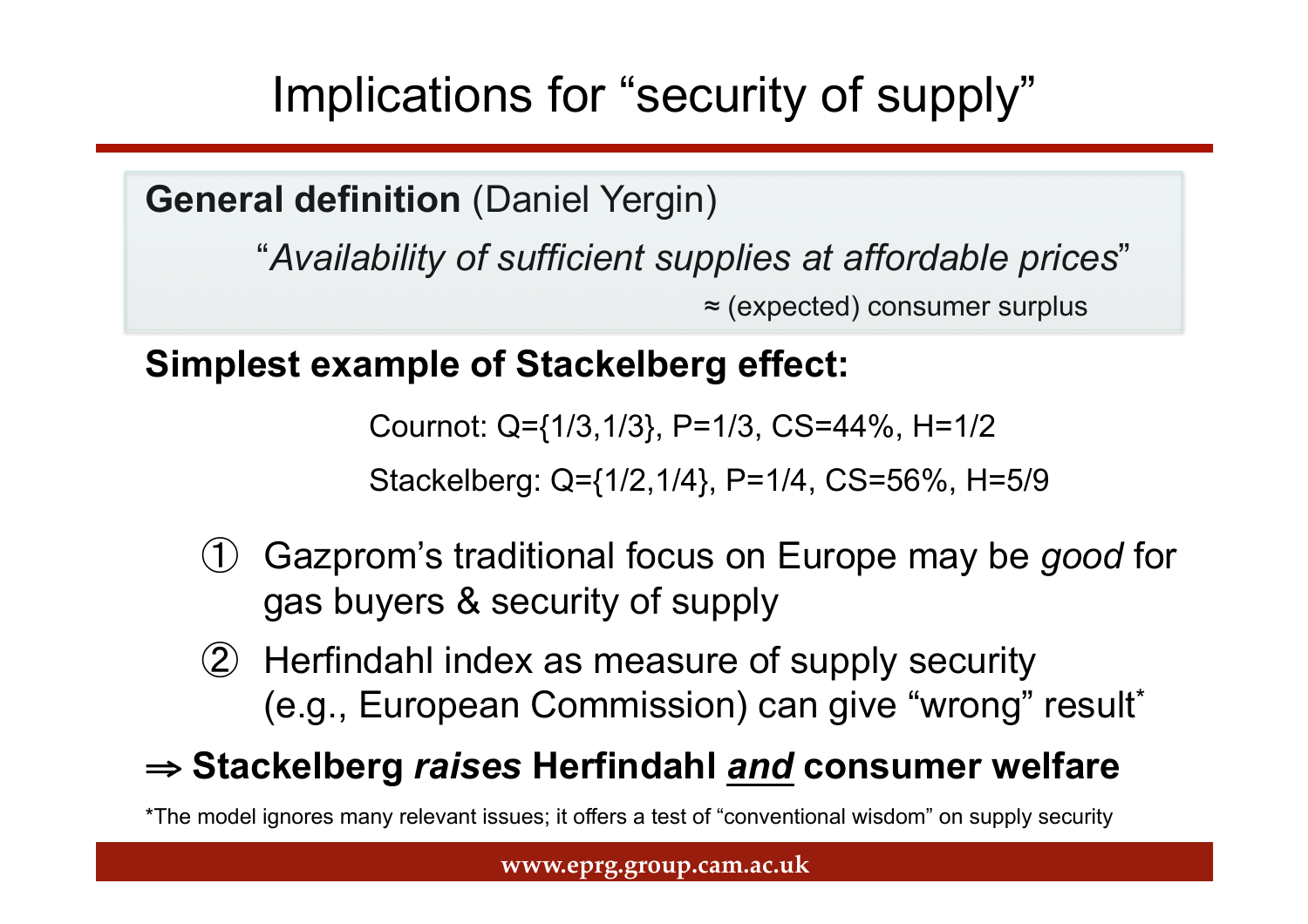#### Short-run impacts of Fukushima accident the spring of 2011 and pipeline imports, especially from Russia, subsequently Stion-run impac

Table 1: Asian LNG prices (JKM) and European gas prices (NBP) around the Fukushima accident (11 March 2011) in US\$/MMbtu (Source: Platts)

|     |                |      |       |       | 10 Mar 11 Mar 14 Mar 15 Mar 16 Mar $\%$ change |
|-----|----------------|------|-------|-------|------------------------------------------------|
|     | $JKM$   $9.40$ | 9.90 | 11.00 | 10.95 | $11.35$   $+20.7\%$                            |
| NBP | 9.30           | 9.60 | 10.20 | 10.50 | $10.50 + 12.9\%$                               |

Over next year, Japan's LNG imports up 25% & price up 50%

**What are the short-term spillover effects for Europe?** 

Capacity constraint of LNG exporters ⇒

- European gas buyers lose out
- Gazprom *gains* European market share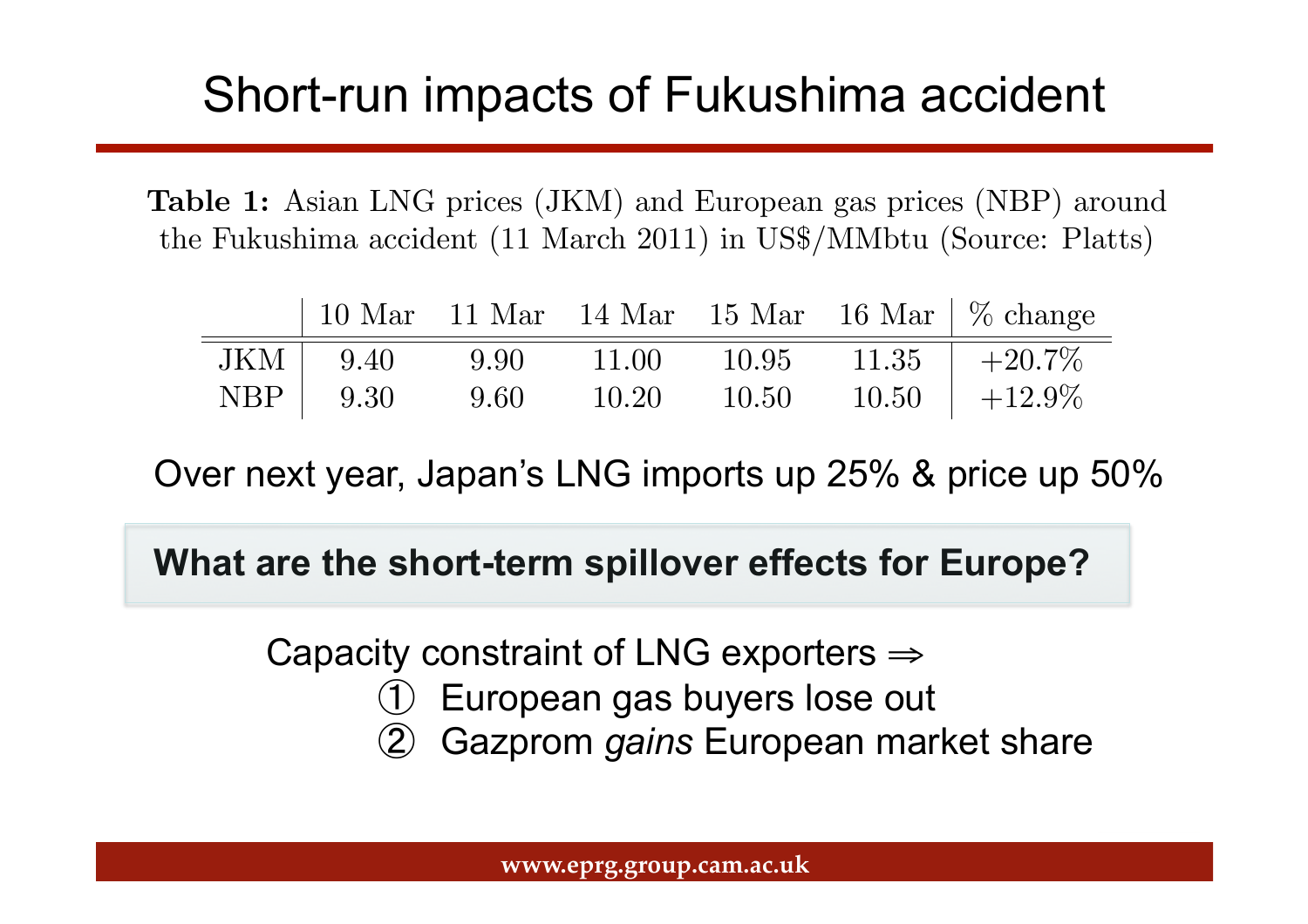## Longer-term impacts of Fukushima accident

Over longer term, firms can re-optimize their capacity levels

*Proposition***. Under plausible (technical) conditions, higher demand in market** *A* **raises the price &** *lowers* **firm 2's market share in market** *B*

*Intuition*:

- Fukushima allows LNG exporters to capture more surplus… … which reduces the adverse impact of strategic effect
- So LNG exporters respond by raising capacity investment... … which makes Gazprom *lose* European market share

⇒ **Gazprom benefited from Fukushima in SR but lost in LR**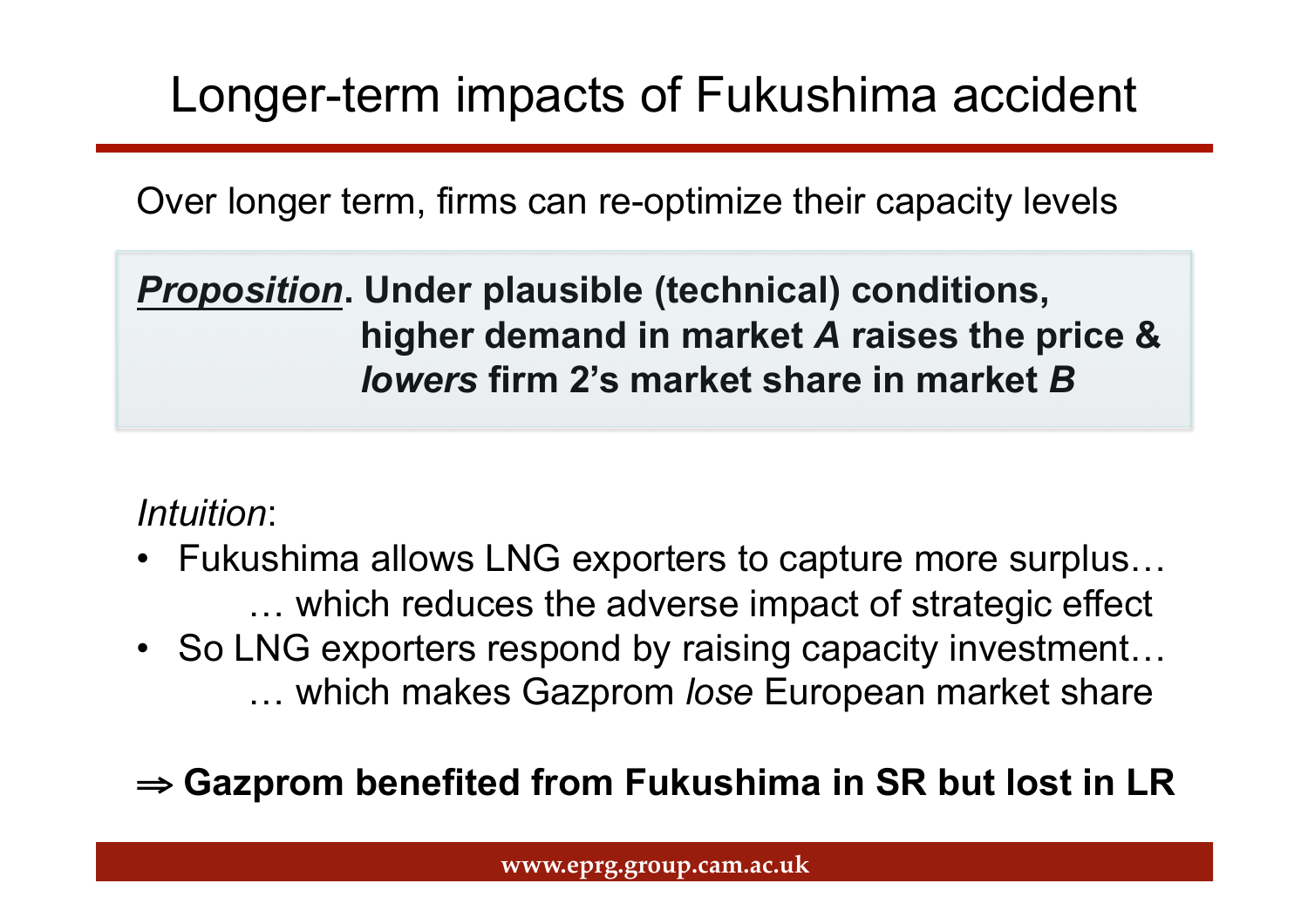## Recent gas deals between Russia & China

**May 2014: Russia & China \$400bn "Power of Siberia" deal** 

Largest-ever contract in history of gas

- Deliveries to start in 2018 for 30 years
- Price close to recent German gas imports
- China to extend \$25bn of financing

**November 2014: "Altai" deal for Western Siberian gas** 

## **FINANCIAL TIMES**

Putin snubs Europe with Siberian gas deal that bolsters China ties with Siberian gas deal that Siberian gas deal that Siberian gas deal that Siberian gas de

Russia as "swing producer" between Europe & Asia?